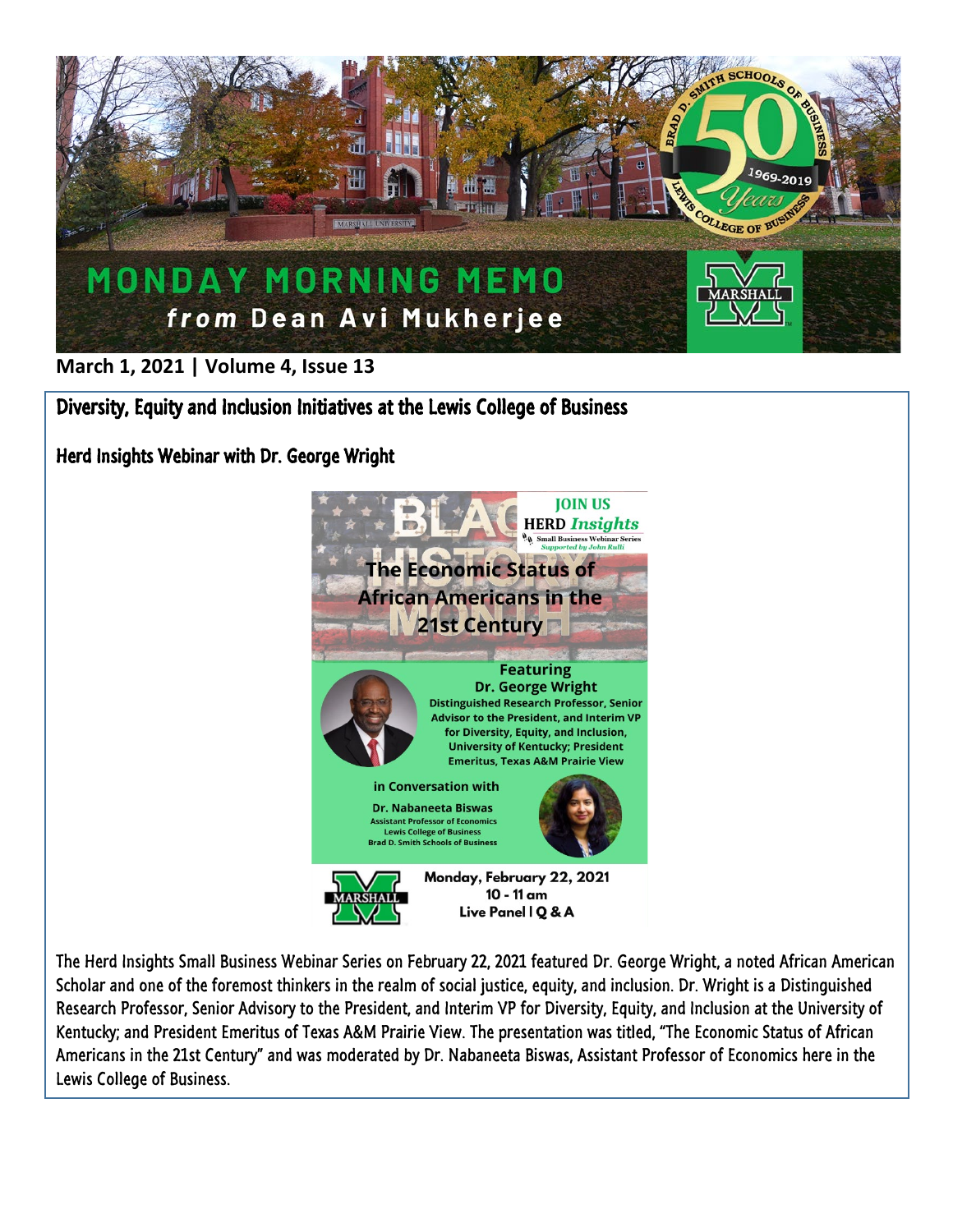

Both Dean Avi Mukherjee and Dr. Maurice Cooley, VP of the Office of Intercultural Affairs provided opening remarks. Dr. Biswas began the discussion by noting there have been economic differences among races throughout history. Dr. Wright discussed the key factors that led to the displacement of African Americans and how this created differences in economic outcomes. He walked the audience through the history of slave trade in the Americas. He explained how England and the new colonies benefited economically from slave trade and its ability to produce rice and sugar, and how this benefit extended beyond the end of the civil war as industries were built around the ex-slave. He said, "The south loses a great economic asset with slavery coming to an end, but they immediately shift." Black communities developed in 1885 with churches and schools that eventually led to an increase in black farm ownership. An example of the economic foothold blacks gained was their petition to the US Congress for monies to host the first black exhibit in the 1900 World Fair. Dr. Wright gave other insightful examples of the economic impact of black history in the US.

Dr. Biswas also queried Dr. Wright on the differential opportunities for black women and men that arose in the 20th century. Dr. Wright explained how, "The push initially was to make sure that black men have the same rights or be put on equal status with other men, and this often meant that women were relegated." Dr. Wright concluded his presentation by talking about the unique opportunities he has received that inspired and motivated him to pursue a quality education and his success as an academic leader. Dr. Wright answered some questions from the audience at the end, including one in which he explained the relationship and impact of black schools. He said, "Black schools instill a certain quality in their students that I think is invaluable for them to take to the larger society."

It was a pleasure for the Lewis College of Business to host Dr. Wright. The video for the webinar is available at: <https://www.youtube.com/watch?v=UMIDoS0GIkY&feature=youtu.be>

## Diversity, Equity, and Inclusion Task Force

The Lewis College of Business created a Diversity, Equity, and Inclusion Task Force in the summer of 2020. The Task Force's purpose is to develop, promote, and implement strategies and best practices to create a welcoming environment for multicultural and minority students, faculty, and staff in the Lewis College of Business. It provides expertise, advice, and insights on diversity, equity, and inclusion efforts in the college and ensures these efforts are integrated with those of the university. The ultimate goal of the Diversity, Equity, and Inclusion Task Force is to improve and enhance the college's culture so that all stakeholders are provided with a holistic educational, professional and inclusive experience.

The Diversity, Equity, and Inclusion Task Force is appointed by and reports to the Dean and the Associate Dean for Accreditation and Strategic Initiatives. The Task Force is expected to periodically report its recommendations and actions to the Dean and Associate Dean for discussion and implementation.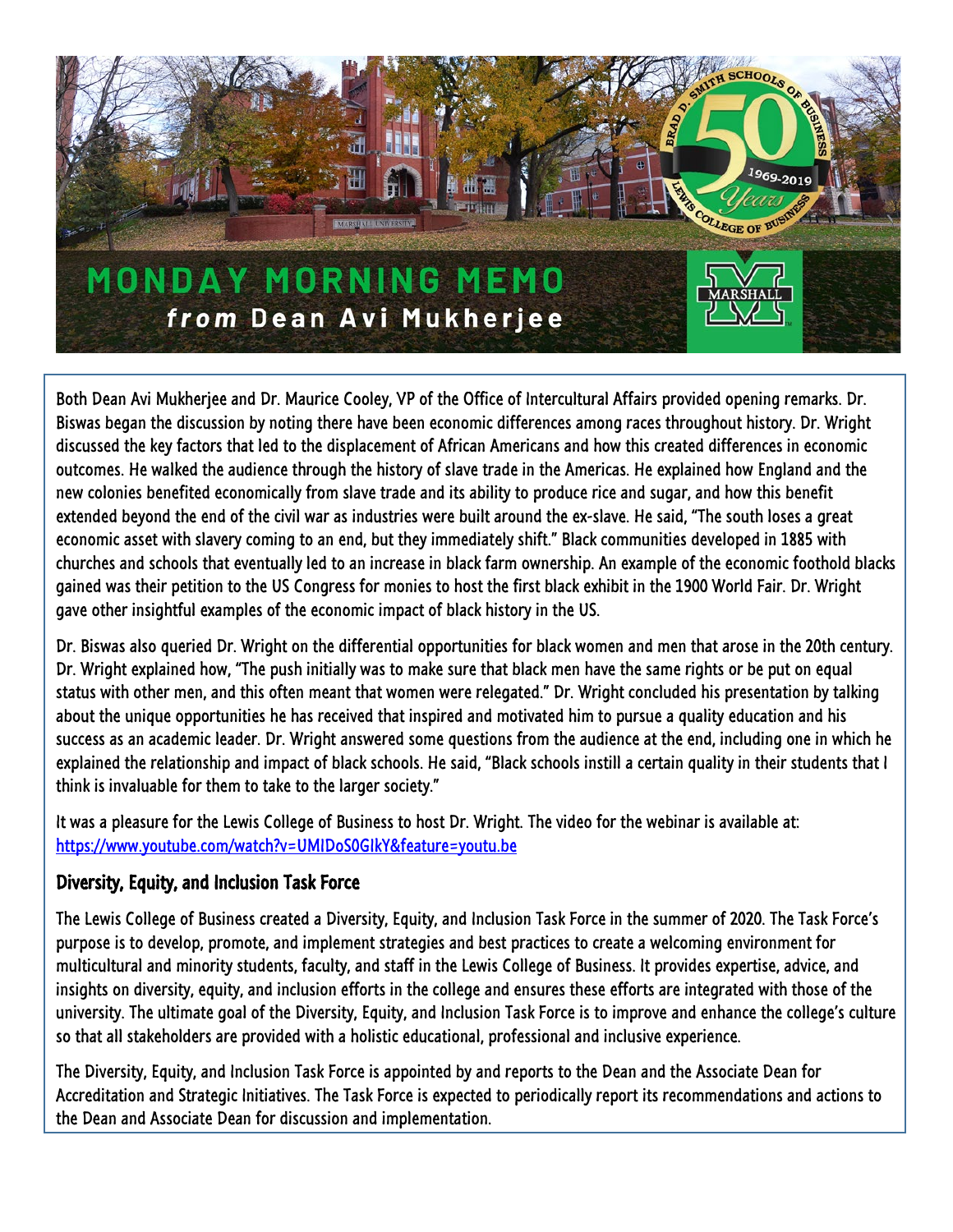

Dean Avi Mukherjee appointed the Task Force and members consist of:

- · Dr. Boniface Yemba (Chair), Assistant Professor of International Business
- · Dr. Nabaneeta Biswas, Assistant Professor of Economics
- · Guodong Huang, Director of International Programs
- · Dr. Susan Lanham, Associate Professor of Accounting
- · Dr. Uyi Lawani, Associate Professor of Management
- · Dr. Uday Tate, Professor of Marketing
- · Dr. Jingran Zhang, Assistant Professor of Management
- · Dr. Maurice Cooley, VP of Intercultural Affairs & Student Affairs, is an invited member of the Task Force.

The Dean office proposed to the Task Force the following action items to fulfill its purpose:

(1) Conduct a survey of students, faculty, and staff about the college's culture of diversity, equity, and inclusion using design thinking and focus groups; (2) Recruit and retain multicultural and minority students, faculty, and staff; (3) Activate the college's Global and Multicultural student organization, working with its faculty advisor, Dr. Boniface Yemba; (4) Hold a Multicultural and Global Student Day each semester; (5) Hold other multicultural and minority events and activities; (6) Provide opportunities for more students, faculty, and staff to engage in structured, well-facilitated, open dialogues about cultural differences on an ongoing basis; (7) Hold a faculty training day each semester; (8) Consider diversity, equity, and inclusion in physical surroundings of current and new buildings; (9) Develop mentoring programs for students, faculty, and staff that foster belonging and connection; and (10) Host a multicultural or minority high school student intern each semester.

To date, the Task Force has realized the following accomplishments:

- Adopted a questionnaire to conduct focus group discussions with three groups of interest (undergraduate students, graduate students, and faculty/staff). Conducted a focus group discussion for graduate students and a focus group discussion for undergraduate students. The results are being analyzed.
- Adopted a questionnaire to conduct interviews with the directors of HR and admission as well as Dean's office in order to collect their inclusivity policy as it applies to students, stuffs, and faculty.
- Organized two global connection series in October 2020 and February 2021. In Oct 2020, Dr Faustin Luanga, a senior economist from the World Trade Organization (WTO), presented the role of the WTO in Global Business with focus in Asia and Pacific.